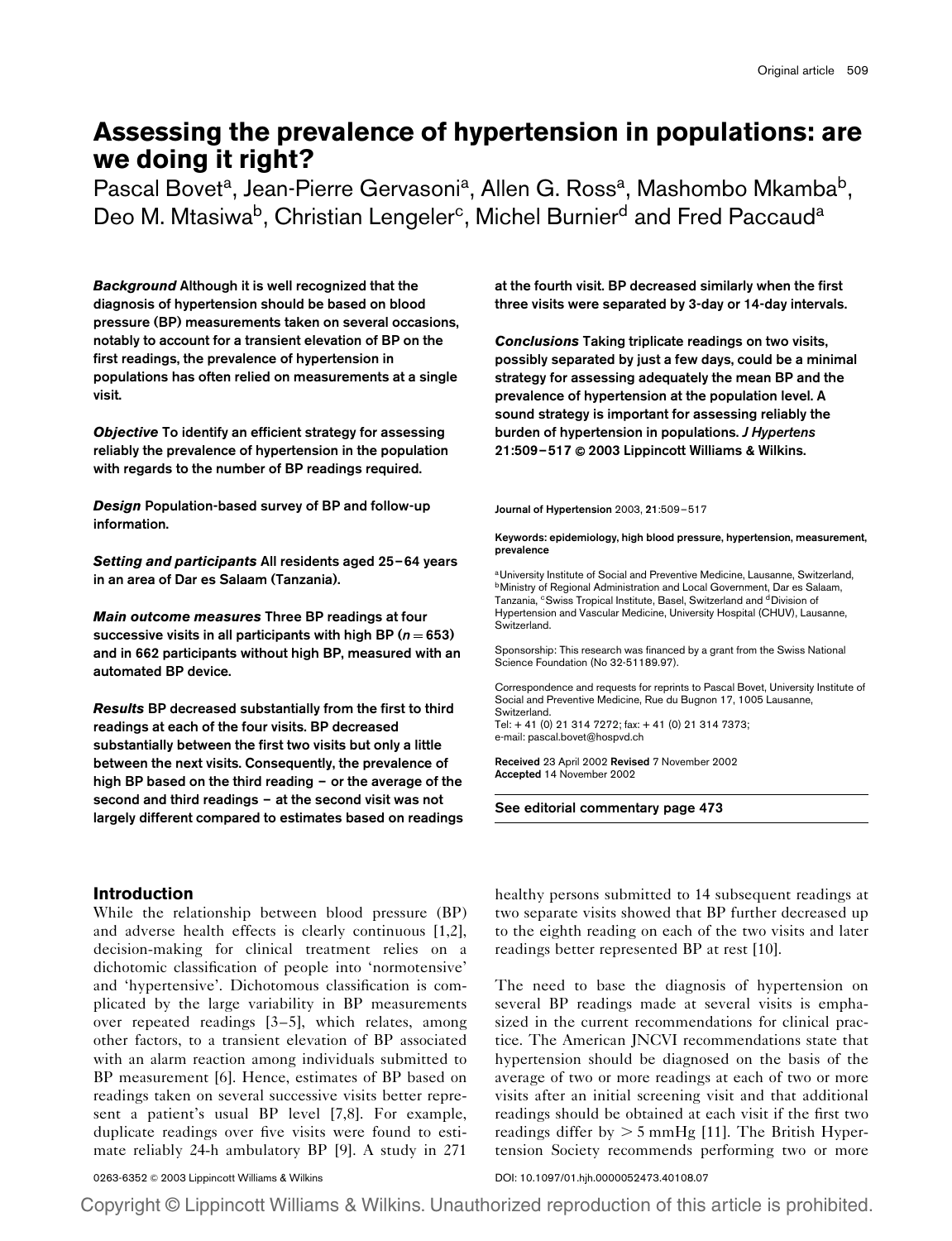readings at each visit on up to four separate occasions [\[12\]](#page-7-0). The WHO/ISH guidelines recommend diagnosing hypertension based on multiple pressure measurements, taken on several separate occasions [\[13\]](#page-7-0).

Despite the recognition that BP estimates based on readings at a first visit are likely to overestimate a person's true BP, the diagnosis of 'hypertension' has relied on only one or two readings at a single screening visit in most epidemiological studies, although a few have relied on repeated readings over two visits [\[14–](#page-7-0) [17\].](#page-7-0) The prevalence of hypertension in epidemiologic studies is likely to be overestimated if it is based on too few readings/visits while multiplying the number of visits can substantially increase the costs and inconveniences for individuals and health services. In addition, the variability of BP over repeated readings may differ between different populations and this issue should therefore be examined in various settings to guide sound recommendations for the diagnosis of hypertension.

We therefore examined, in a large sample of the general population of a low-income country, the variability of BP over triplicate BP readings made at each of four successive visits in order to identify an efficient strategy for assessing hypertension reliably at the population level. This is, to our knowledge, the first population-based study to address this issue in a low-income country. We also examined if the decrease in BP over repeated readings differed if the first visits took place at 3-day or 14-day intervals. Finally, we examined if this decrease was associated with a few selected participants' characteristics.

## Methods

Dar es Salaam, with over 3 million inhabitants, is the economic center of Tanzania. The Republic of Tanzania is situated on the east coast of Africa, south of Kenya and north of Mozambique. The gross national product per capita of Tanzania was US\$ 220 in 1999 and total health expenditures amounted to only US\$ 12 per capita compared with US\$ 1600–3600 in Western European countries [\[18\]](#page-7-0).

The study took place in five branches of the Temeke district of Dar es Salaam, an area where the population has been enumerated as part of another research program [\[19,20\].](#page-7-0) First, a survey of blood pressure and other cardiovascular risk factors was carried out from November 1998 to August 1999. Seventeen local clinical officers visited all homes in the study area and they administered a questionnaire and measured BP and anthropometric variables in all encountered residents aged 25–64 years. The visits in the field were facilitated by 'ten-cell leaders', i.e. the community leaders who administer clusters of '10 adjacent houses' ('shinas') and know personally the 100–200 residents living in their respective constituencies. The survey gathered a participation of 9254 (62.2%) of the eligible 14 866 inhabitants aged 25–64 years living in the study area. Methods of the survey, participants' characteristics and the distribution of BP and other risk factors have been reported [\[21\]](#page-7-0).

All participants who had, on the first BP reading of the survey, systolic  $BP \ge 160$  mmHg and/or diastolic  $BP \ge 160$ 95 mmHg and/or were under antihypertension treatment were invited to have their BP measured on three additional visits (these persons are referred as 'cases' in this paragraph). For each case included in the follow-up study, a participant with  $BP < 160/95$  mmHg, on the first reading of the survey, and not taking antihypertension treatment was selected to also have BP measured on three additional visits ('controls'). A control was selected immediately after a case was identified and was matched for age  $(\pm 10 \text{ years})$ , sex and household area. All cases and controls were allocated alternatively to a 'cohort A' or a 'cohort B'. BP readings were scheduled to take place 3, 6 and 45 days after the first visit in cohort A and 14, 28 and 45 days after the first visit in cohort B. Participants who had diastolic  $BP \ge 120$  mmHg on the third BP at the first visit (survey) were referred to health services and not included in this study (42 of the 9254 participants to the survey). No intervention was provided before the last reading at the fourth visit. The study was approved by the Tanzanian National Institute of Medical Research and by the Tanzanian Commission for Science and Technology. All participants were informed that the study aimed at assessing the prevalence of high BP in the population and were free to participate.

Humeral BP was measured on the left arm with a validated automatic device (Visomat 2; Hestia Pharma, Mannheim, Germany) [\[22\]](#page-7-0) with subjects in a sitting position. Triplicate readings were made at each of the four visits (i.e. the survey and three follow-up visits). We hereafter use the notation  $V_xR_y$  to designate a reading at a specific visit/reading. For example, V1R1 designates the first reading at the first visit and V4R23 designates the average of the second and third readings at the fourth visit. All measurements were made at the participants' homes. The first reading was measured after a rest of  $\geq 5$  min and the subsequent readings were taken at intervals of  $\geq 2$  min. Weight was measured with a portable electronic scale at a 0.1 kg precision (Planax Automatic ST 500; Terraillon, Paris, France) and height was measured with a portable stadiometer at a 0.5 cm precision. Body mass index (BMI) was calculated as weight divided by height squared (kg/m<sup>2</sup>). A wealth score ranging from 0 to 5 was based on the answers to five questions (coded as 0 for 'no' and 1 for 'yes'): availability at home of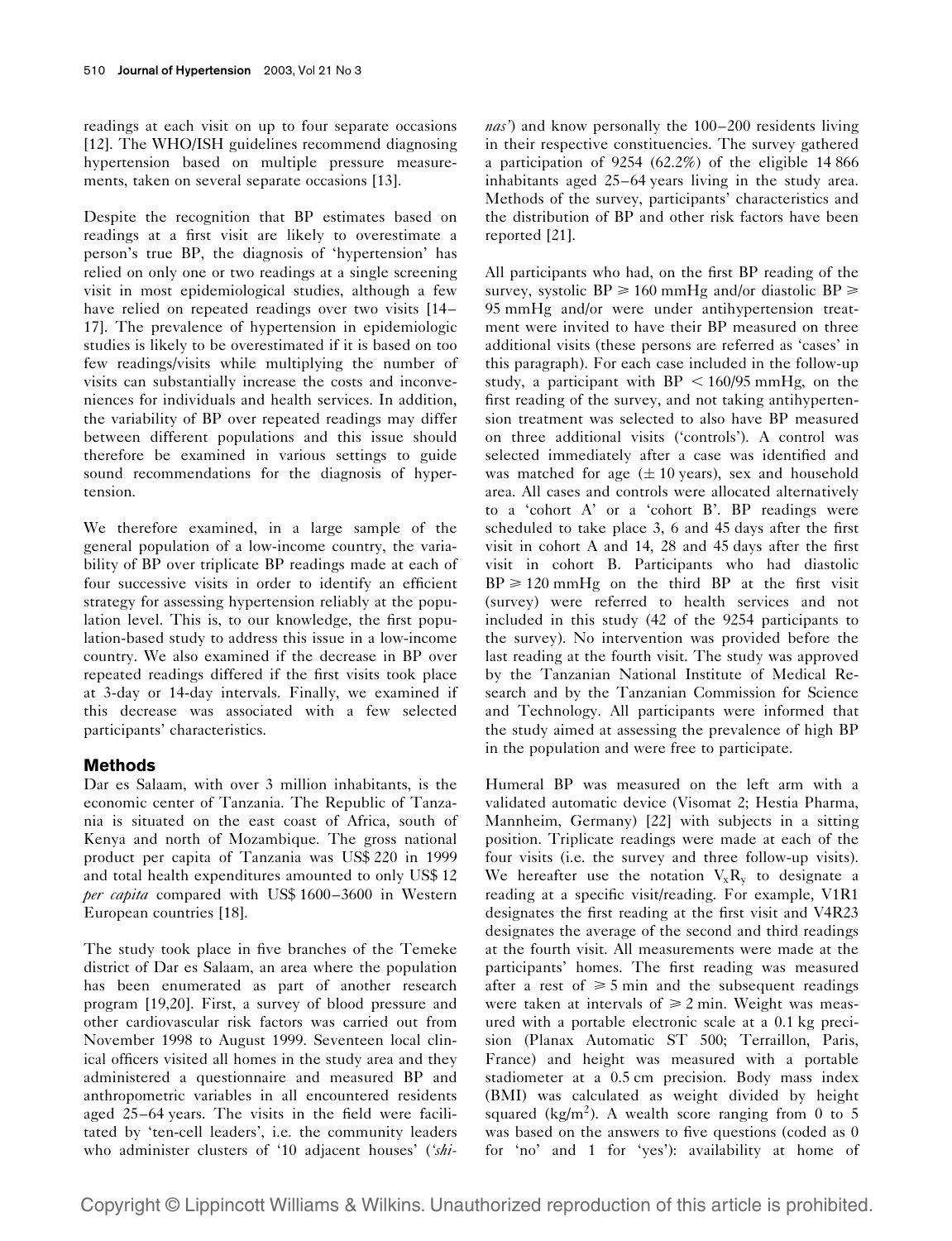electricity (reported by 58.1% of respondents in this study), refrigerator (29.3%), television (24.9%), flush toilet (15.6%) and car (5.8%).

The mean BP values and 95% confidence intervals (95% CI) and the prevalence of high BP were calculated for each visit/reading. Correlation coefficients between successive BP readings were computed to indicate the variability in repeated BP readings at the individual level. Multivariate linear regression was performed to examine the associations between the proportionate decrease in BP over repeated readings and selected variables. Interactions effects were evaluated among variables with a significant main effect. Analyses were performed with Stata 7.0 (Stata Corporation, College Station, Texas, USA). P values less than 0.05 were considered significant.

#### **Results**

This follow-up study was attended by 653 cases (mean  $\pm$  SD age:  $46.3 \pm 8$  years,  $33\%$  male,  $19\%$  on hypertension medication) and 662 controls  $(37.8 \pm$ 8 years, 29% male), hence a total of 1315 participants. This number does not include 148 persons who participated in the survey but were lost to follow-up. Cohort A included 658 participants (325 cases and 333 controls) and Cohort B included 657 participants (328 cases and 329 controls).

The intervals (mean  $\pm$  SD) between the first and second visits were  $3.0 \pm 0.2$  days in cohort A and  $13.9 \pm 0.7$  days in cohort B;  $3.2 \pm 1.1$  and  $14.0 \pm 0.7$ days between the second and third visits; and  $38.6 \pm$ 2.6 and  $17.0 \pm 0.9$  days between the third and fourth visits. Mean systolic/diastolic BP was not significantly different, for any of the 12 readings (i.e. V1R1, V1R2, V1R3, V2R1, ..., V4R3), when comparing BP between participants of cohort A and cohort B (data not shown, available from authors). Therefore, the variability of BP

| Table 1 Selected characteristics of the participants |  |
|------------------------------------------------------|--|
|                                                      |  |

|                                      | BP at $V1R1 \ge 160/$<br>95 mmHq and no<br>treatment | Under<br>antihypertension<br>treatment | BP at $V1R1 < 160/$<br>95 mmHg and no<br>treatment | All participants |  |  |
|--------------------------------------|------------------------------------------------------|----------------------------------------|----------------------------------------------------|------------------|--|--|
| n                                    | 524                                                  | 129                                    | 662                                                | 1315             |  |  |
| Age (years)                          | $46.0 \pm 10.6$                                      | $47.4 \pm 11.4$                        | $37.7 \pm 8.8$                                     | $41.9 \pm 10.7$  |  |  |
| Proportion of men (%)                | 35.9                                                 | 25.6                                   | 29.2                                               | 31.5             |  |  |
| Body mass index (kg/m <sup>2</sup> ) | $25.9 \pm 5.5$                                       | $28.4 \pm 5.1$                         | $24.4 + 5.0$                                       | $25.4 \pm 5.4$   |  |  |
| Smoking cigarettes daily (%)         | 12.4                                                 | 6.2                                    | 8.8                                                | 10.0             |  |  |
| Reporting to be diabetic (%)         | 1.7                                                  | 5.5                                    | 1.2                                                | 1.8              |  |  |
| Systolic BP at V1R1 (mmHq)           | $161.1 \pm 20.7$                                     | $149.8 + 23.4$                         | $120.2 + 16.0$                                     | $139.4 \pm 27.1$ |  |  |
| Systolic BP at V4R3 (mmHq)           | $139.5 \pm 20.3$                                     | $135.6 \pm 23.7$                       | $110.7 \pm 13.7$                                   | $124.6 \pm 22.6$ |  |  |
| Diastolic BP at V1R1 (mmHg)          | $101.5 \pm 11.1$                                     | $90.8 \pm 16.3$                        | $74.4 \pm 11.3$                                    | $86.8 \pm 17.4$  |  |  |
| Diastolic BP at V4R3 (mmHg)          | $88.9 \pm 14.6$                                      | $84.9 \pm 16.2$                        | $68.9 \pm 11.0$                                    | $78.4 \pm 16.3$  |  |  |
| Electricity at home (%)              | 52.9                                                 | 78.3                                   | 58.2                                               | 58.1             |  |  |
| Refrigerator at home (%)             | 23.5                                                 | 51.2                                   | 29.7                                               | 29.3             |  |  |

V1R1: first reading at first visit; V4R3: third reading at fourth visit. BP, blood pressure.

over subsequent visits was analyzed based on pooled data from cohorts A and B.

Table 1 shows selected characteristics of the participants by BP categories. Hypertensive subjects were older than non-hypertensive persons. Approximately one-third of the participants were men. BP on V1R1 differed largely compared to the V4R3 in the three BP groups. Participants under antihypertension treatment were markedly more well off than other participants. This may indicate a selection bias: wealthy persons may be more likely than other persons, in this lowincome population, to undergo screening for hypertension and/or afford the costs of antihypertension treatment. Wealthier persons also smoked less often, had higher body mass index, and reported more often to be diabetic.

Correlation coefficients between readings within same visits ranged from 0.82 to 0.93. Correlation coefficients between readings across different visits ranged from 0.68 to 0.83. When BP was based on the average of two readings (R12 or R23) or three readings (R123) at a same visit, the correlation coefficients between estimates at different visits ranged from 0.72 to 0.87. All coefficients were statistically significant. The magnitude of these correlation coefficients was only 'fair', which indicates substantial variability in repeated BP readings in same individuals.

Because participants under treatment can differ from other participants with respect to previous exposure to BP measurement, we examined the BP decrease over repeated visits/readings separately in participants, at V1R1, with  $BP \ge 160/95$  mmHg and not under antihypertension treatment (Group I), participants under antihypertension treatment (Group II) and participants with  $BP < 160/95$  mmHg and not under antihypertension treatment (Group III). Figure [1](#page-3-0) shows that systolic and diastolic mean BP decreased substantially over

Copyright © Lippincott Williams & Wilkins. Unauthorized reproduction of this article is prohibited.

Car in household (%) **4.4** 14.0 5.3 5.8 5.8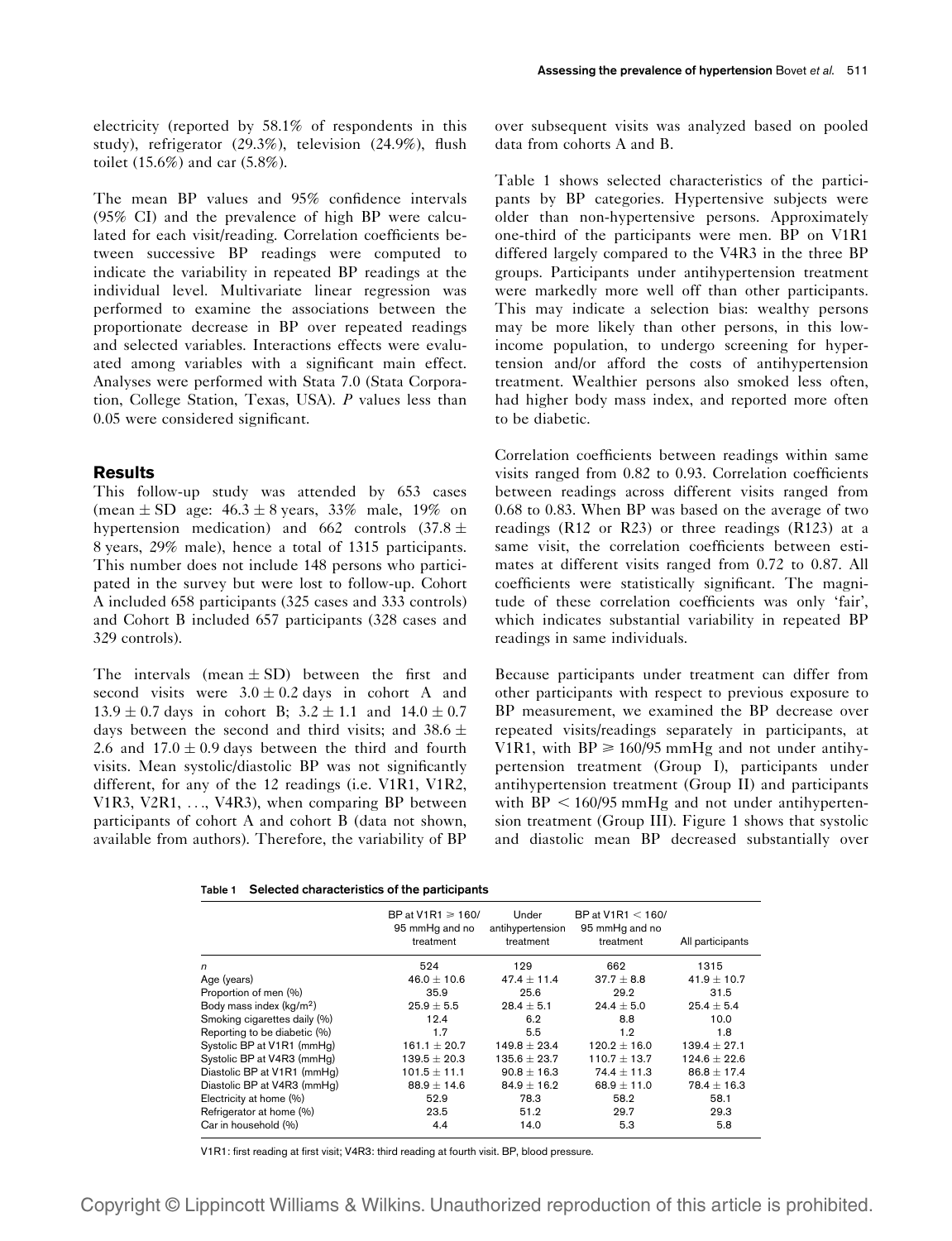<span id="page-3-0"></span>



Mean blood pressure (BP) and upper 95% confidence interval (CI) over repeated visits/readings. (a) Systolic BP:  $\bullet$ , persons with systolic  $BP \ge 160$  mmHg on the first reading at the first visit (V1R1) and no hypertension treatment ( $n = 294$ ); , persons under treatment on V1R1  $(n = 129)$ ;  $\circ$ , persons with systolic BP < 160 mmHg on V1R1 and no treatment (n = 892). (b) Diastolic BP.  $\bullet$ , diastolic BP  $\geq 95$  mmHg on V1R1 and no treatment ( $n = 437$ );  $\blacksquare$ , under treatment on V1R1 ( $n = 129$ );  $\heartsuit$ , diastolic BP < 95 mmHg on V1R1 and no treatment ( $n = 749$ ).

repeated readings both within and between visits among the three groups of participants. The withinvisit decrease (i.e. V1R1–V1R3, V2R1–V2R3, etc) was of a similar magnitude at each of the four visits in the three groups. This decrease was significant in Group I and Group III (95% CI on the figure do not overlap) but only marginally significant in Group II (wider 95% CI due to the small number of participants under treatment). The between-visit decrease (i.e. V1R1– V2R1, V2R1–V3R1, V3R1–V4R1) was substantial between the first and the second visits but smaller between subsequent visits.

As a consequence, the proportionate difference in systolic/diastolic BP between the first reading at the first visit and the third reading at the second visit (V1R1–V2R3) was approximately 80% of the difference in systolic/diastolic BP between the first reading at the first visit and the third reading at the fourth visit (V1R1–V4R3) in the three groups of participants ('ratio', [Table 2\).](#page-4-0)

Figure [2](#page-4-0) shows that among the participants with high BP based on V1R1 (BP  $\geq$  160/95 mmHg, with or without treatment), as few as 48% had high BP based on

V2R3 and 43% had high BP based on V4R3. As many as 27% of participants with high BP based on V1R1 had normal BP ( $BP < 140/90$  mmHg) based on V2R3 and 36% based on V4R3. Among lower BP categories (based on V1R1), there was also a trend toward a shift to lower BP categories over repeated readings/visits (data not shown in the Figure). Among subjects with BP of 140– 159/90–94 mmHg on V1R1, BP was  $<$  140/90 mmHg in 54% on V1R3, in 80% on V2R3, and in 80% on V4R3  $(7\%$  had BP  $\geq 160/95$  mmHg on V2R3 and V4R3). Among persons with BP of 120–139/80–89 mmHg on V1R1, BP was  $\lt 120/80$  mmHg in 38% on V1R3, in 52% on V2R3, and in 61% on V4R3 (BP was  $\geq 140/$ 90 mmHg in 3–4% on V2R3 and V4R3).

Figure [3](#page-5-0) shows the numbers of participants with  $BP \ge 160/95$  mmHg among all 1315 participants (referred as 'prevalence' in this paragraph) based on different BP readings at different visits. The prevalence with high BP in the sample does not represent the prevalence in the base population since participants were selected to include as many hypertensive as nonhypertensive persons. However, the decrease in the prevalence of high BP over repeated visits/readings in the study sample is proportionate to the decrease that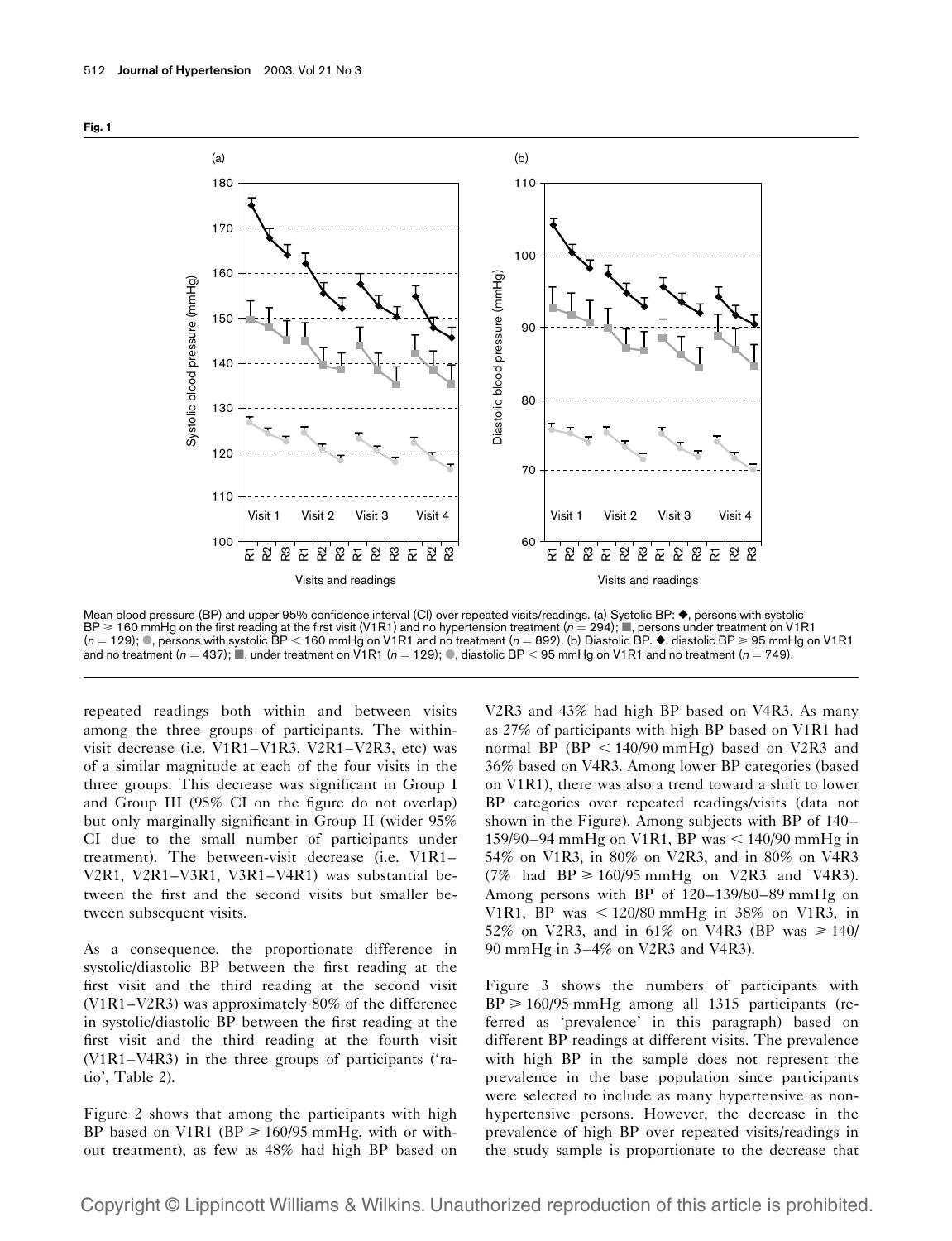|                                                                | Units |                              | Difference between first and third readings at | same visits                            |                                           | Difference between first readings at different<br>visits |                  |                         |           |
|----------------------------------------------------------------|-------|------------------------------|------------------------------------------------|----------------------------------------|-------------------------------------------|----------------------------------------------------------|------------------|-------------------------|-----------|
|                                                                |       | $V1R1 -$<br>$V1R3^{\dagger}$ | $V2R1 -$<br>V <sub>2</sub> R <sub>3</sub>      | V3R1-<br>V <sub>3</sub> R <sub>3</sub> | $V4R1 -$<br>V <sub>4</sub> R <sub>3</sub> | $V1R1 -$<br><b>V2R1</b>                                  | $V2R1 -$<br>V3R1 | $V3R1 -$<br><b>V4R1</b> | $Ratio^*$ |
| Systolic blood pressure (SBP)                                  |       |                              |                                                |                                        |                                           |                                                          |                  |                         |           |
| (I) SBP $\geq 160$ mmHg on V1R1 and no treatment ( $n = 294$ ) | mmHg  | 11                           | 10                                             |                                        | 9                                         | 13                                                       | 5                | 3                       |           |
|                                                                | $\%$  | 6.3                          | 6.1                                            | 4.6                                    | 5.9                                       | 7.3                                                      | 2.8              | 1.8                     | 0.78      |
| (II) Under hypertension treatment ( $n = 129$ )                | mmHq  | 5                            | 6                                              | 9                                      | 7                                         | 5                                                        |                  | 2                       |           |
|                                                                | $\%$  | 3.0                          | 4.4                                            | 6.0                                    | 4.7                                       | 3.1                                                      | 0.7              | 1.3                     | 0.78      |
| (III) SBP < 160 mmHg on V1R1 & no treatment ( $n = 892$ )      | mmHq  | 4                            | 6                                              | 5                                      | 6                                         | $\overline{2}$                                           |                  |                         |           |
|                                                                | $\%$  | 3.4                          | 5.0                                            | 4.3                                    | 4.9                                       | 1.7                                                      | 1.0              | 0.7                     | 0.81      |
| Diastolic blood pressure (DBP)                                 |       |                              |                                                |                                        |                                           |                                                          |                  |                         |           |
| (I) DBP $\geq 95$ mmHg on V1R1 & no treatment ( $n = 437$ )    | mmHq  | 6                            | 4                                              | 4                                      | 4                                         |                                                          | $\overline{2}$   |                         |           |
|                                                                | $\%$  | 5.8                          | 4.6                                            | 3.8                                    | 4.0                                       | 6.5                                                      | 1.8              | 1.5                     | 0.82      |
| (II) Under hypertension treatment ( $n = 129$ )                | mmHq  | $\overline{2}$               | 3                                              | 4                                      | 4                                         | 3                                                        |                  | 0                       |           |
|                                                                | $\%$  | 2.1                          | 3.5                                            | 4.7                                    | 4.7                                       | 3.0                                                      | 1.5              | $-0.4$                  | 0.75      |
| (III) SBP < 95 mmHg on V1R1 & no treatment ( $n = 749$ )       | mmHg  | 2                            | 4                                              | З                                      | 4                                         | 0                                                        | 0                |                         |           |
|                                                                | %     | 2.4                          | 4.9                                            | 4.4                                    | 5.4                                       | 0.5                                                      | 0.1              | 1.5                     | 0.74      |

#### <span id="page-4-0"></span>Table 2 Average absolute (mmHg) and proportionate decrease (%) in systolic and diastolic blood pressure over repeated readings

<sup>†</sup>V1R1, first reading at the first visit; V3R2, second reading at the third visit. <sup>‡</sup>Ratio of the difference in BP between V1R1 and V2R3 (V1R1-V2R3) to difference in BP between V1R1 and V4R3 (V1R1–V4R3).

Fig. 2



Distribution (%) of selected blood pressure categories over subsequent visits/readings among persons who had BP ≥ 160/95 mmHg on the first reading at the first visit ( $n = 592$ ).

would have occurred in the general population over repeated visits/readings. Compared with V1R1, the prevalence was lower by 48% based on V2R3 and by 55% based on V4R3. The prevalence based on V2R23 or V2R3 (respectively 305 and 306 participants) was not largely different compared with the prevalence based on readings at the fourth visit (e.g. V4R12: 290 participants, V4R23: 253 or V4R123: 265). For example, the prevalence based on V2R3 or V2R23 was only 21% larger than the prevalence based on V4R23. Based on the average of the three readings at each visit, and with reference to readings at the first visit (V1), the prevalence was lower by 29% based on readings at V2 and by 43% based on readings at V4. Hence, the prevalence based on V2R3 or V2R23 only moderately overestimated the prevalence based on readings at V4.

We then examined the association between the proportionate decrease in BP and selected variables among participants with systolic  $BP \ge 140$  mmHg on V1R1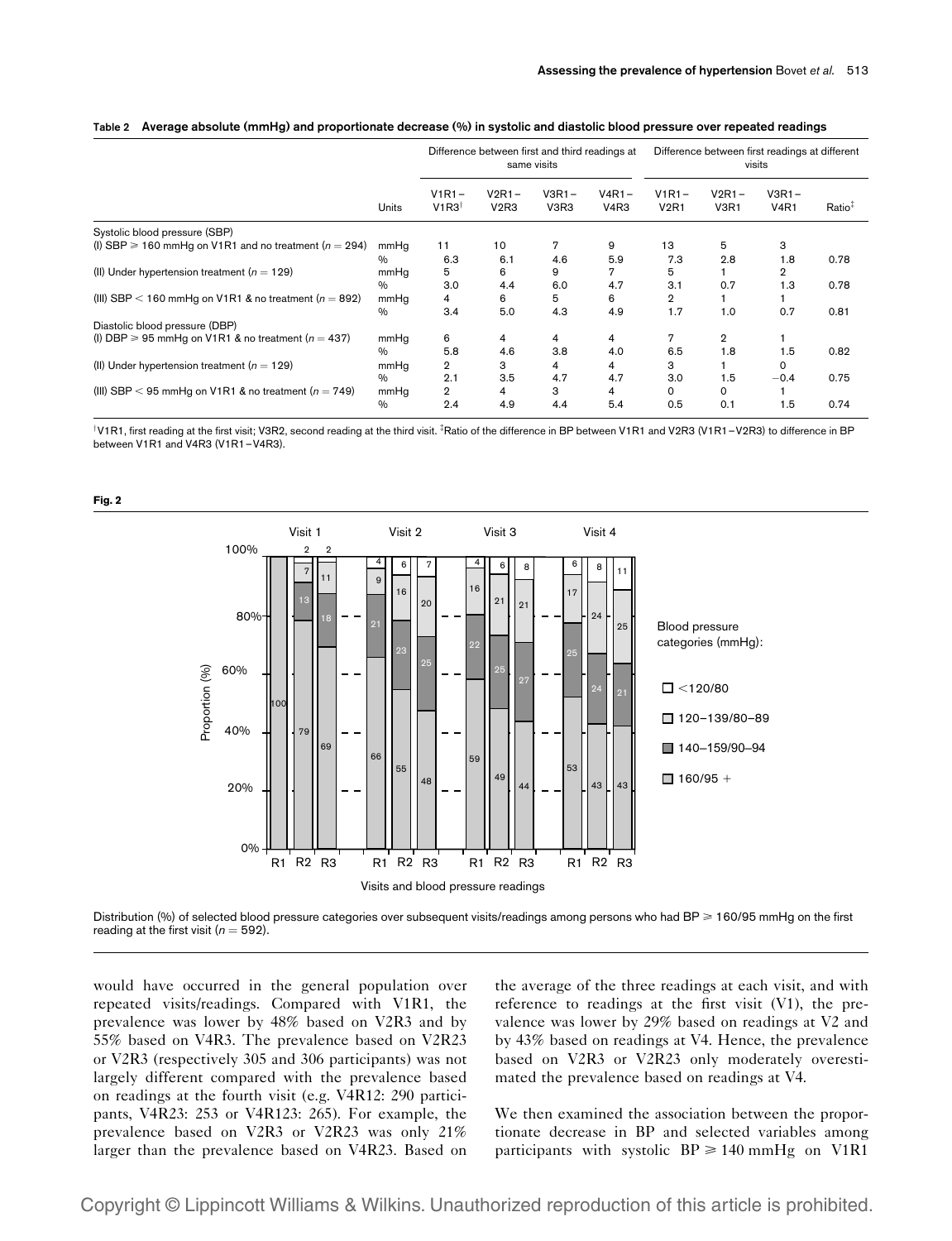<span id="page-5-0"></span>

Number of persons with BP  $\geq 160/95$  mmHg among all study participants ( $n = 1315$ ) based on different visits/readings.

 $(n = 626)$  or diastolic BP  $\geq 90$  mmHg on V1R1 (n = 601). The proportionate/absolute decreases between the first and last of the 12 available readings (V1R1– V4R3) were 14.1%/23.3 mmHg for systolic BP and 13.1%/12.6 mmHg for diastolic BP. Multivariate linear regression (Table 3) indicated a significant inverse association between the proportionate decrease in BP and antihypertension treatment. A weak and less consistent inverse association was found with male sex and older age and no consistent association was found with the wealth score. One can interpret, for example, that the mean proportionate decrease in systolic BP between the first and last readings (V1R1–V4R3) was smaller by 4.12% in persons under treatment compared with persons not under treatment, independent of age, sex, body mass index and wealth score. Overall, the

variables considered in the multivariate analyses accounted for less than 5% of the variability in the proportionate decrease of BP over repeated readings.

#### **Discussion**

This study shows that BP decreased largely within and between visits. BP decreased substantially between the first and third readings at each of the four visits. The decrease was important between the first and second visits but was small between additional visits. As a consequence, the mean BP based on the third reading at the second visit (V2R3) was not largely higher than the mean BP based on the third reading at the fourth visit (V4R3). Similarly, and with reference to the prevalence based on the first reading at the first visit (V1R1), the prevalence of high BP decreased by as

Table 3 Association between selected factors and proportionate percentage decrease in systolic and diastolic blood pressure over repeated readings in participants with systolic BP  $\geq$  140 mmHg (n = 626) or diastolic BP  $\geq$  90 (n = 601) on the first reading at the first visit

|                                      |                           | Proportionate difference in BP between: |                            |         |           |                           |         |                                                            |                            |         |           |           |  |
|--------------------------------------|---------------------------|-----------------------------------------|----------------------------|---------|-----------|---------------------------|---------|------------------------------------------------------------|----------------------------|---------|-----------|-----------|--|
|                                      |                           | First and third readings at visit one   |                            |         |           |                           |         | First reading at visit one and third reading at visit four |                            |         |           |           |  |
|                                      | Systolic BP $R^2 = 0.013$ |                                         | Diastolic BP $R^2 = 0.026$ |         |           | Systolic BP $R^2 = 0.042$ |         |                                                            | Diastolic BP $R^2 = 0.033$ |         |           |           |  |
|                                      | β                         | <b>SE</b>                               | P                          | β       | <b>SE</b> | P                         | ß       | <b>SE</b>                                                  | P                          | β       | <b>SE</b> | P         |  |
| Age (10 years)                       | $-0.60$                   | 0.34                                    | 0.079                      | $-1.31$ | 0.41      | 0.001                     | $-0.76$ | 0.42                                                       | 0.071                      | $-1.74$ | 0.50      | 0.000     |  |
| Male sex                             | $-1.45$                   | 0.76                                    | <b>NS</b>                  | $-1.21$ | 0.94      | <b>NS</b>                 | $-2.40$ | 0.94                                                       | 0.011                      | $-1.93$ | 1.14      | 0.091     |  |
| Body mass index (kg/m <sup>2</sup> ) | $-0.02$                   | 0.07                                    | <b>NS</b>                  | $-0.04$ | 0.09      | <b>NS</b>                 | $-0.08$ | 0.08                                                       | <b>NS</b>                  | $-0.11$ | 0.10      | <b>NS</b> |  |
| Wealth score $\geq 4^{\dagger}$      | 0.66                      | 1.10                                    | <b>NS</b>                  | 0.11    | 1.36      | <b>NS</b>                 | $-2.52$ | 1.36                                                       | 0.065                      | 0.22    | 1.64      | <b>NS</b> |  |
| On treatment for high BP             | $-2.39$                   | 1.06                                    | 0.025                      | $-3.42$ | 1.44      | 0.018                     | $-4.12$ | 1.32                                                       | 0.002                      | $-3.91$ | 1.73      | 0.025     |  |
| Constant                             | 9.38                      | 2.32                                    | 0.000                      | 12.72   | 2.94      | 0.000                     | 21.53   | 2.87                                                       | 0.000                      | 24.39   | 3.58      | 0.000     |  |

<sup>†</sup>Score ranging from 0 (lowest) to 5 (highest). BP, blood pressure.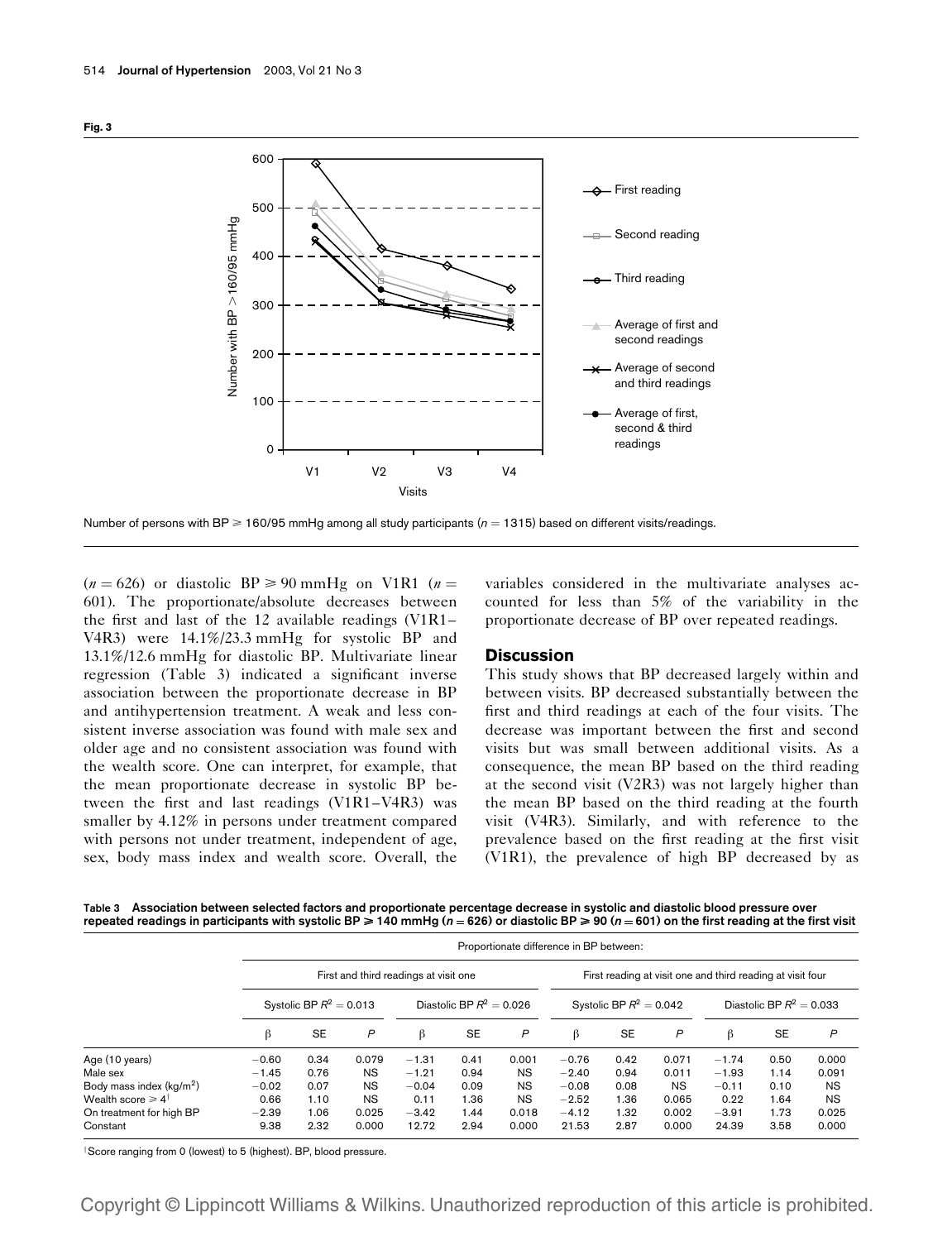much as one half based on either the third reading at the second visit (V2R3) or the last reading at the last visit (V3R4). However, the prevalence of high BP based on readings at the second visit (V2R3 or V2R23) was not much higher than the prevalence based on readings at the fourth visit (V4R3 or V4R23). Our results suggest that the prevalence of high BP based on repeated readings at a second visit will estimate fairly well the true prevalence in the population. Mean BP decreased similarly when the first three visits took place at 3-day or 14-day intervals. This suggests that measuring BP at two visits separated by just a few days can capture most of the decrease of BP over repeated visits/readings. Noticeably, the use of automatic electronic sphygmomanometers in this study prevented several observer-related biases that can occur with standard sphygmomanometry, including systematic error, terminal digit preference, and observer prejudice [\[23\]](#page-7-0).

The fall in BP over repeated readings was substantial not only in persons with high BP, but also in subjects with low BP. This suggests that the decrease in BP over repeated visits relates mainly to a transient elevation of BP (defense reaction) in persons submitted to BP measurement and only little to a regression to the mean of high BP values. This interpretation is also supported by the finding that the decrease was smaller in persons under treatment, i.e. in persons who are likely to have been more exposed to previous BP measurements. Consistent with other reports [\[24\]](#page-7-0), we found that sex and age had only modest influence on BP variability.

From a clinical perspective, substantial variability of BP at the individual level – as apparent in our study from only fair correlation between successive BP readings – confirm the need to obtain multiple BP readings over several visits to assess reliably hypertension in individuals [\[3,7,25\]](#page-7-0). A minimum number of visits and readings that is sufficient for positively diagnosing hypertension cannot be recommended, as is implicit in current guidelines for clinical practice [\[11–13\]](#page-7-0), since numerous readings may be needed in some persons before hypertension can be confirmed. However, recording systematically three readings at each visit would permit the exclusion of false-positive cases of hypertension in a larger number of suspected hypertensive persons after only one or two visits, as compared with taking only one or two readings at each visit.

The difficulty of defining hypertension in epidemiologic studies, due to BP variability, is well recognized [\[4,26,](#page-7-0)[27\]](#page-8-0). The procedure used to assess the prevalence of hypertension in populations should reliably classify persons as hypertensive and be efficient in view of increased costs and inconveniences associated with

repeated visits. Our study suggests that assessing the prevalence of hypertension based on readings at a second visit would largely avoid the overestimation of estimates based on readings at one single screening visit, and only slightly overestimate estimates based on readings at more visits. To minimize the difficulties of a strategy based on two separate visits – compared with a strategy based on a single visit –repeated BP measurements could be obtained in random sub-samples of populations under study and appropriate adjustments performed accordingly.

Which readings should be used when several BP measurements are available from two visits? In the few studies that have relied on BP readings obtained on two visits, the prevalence of hypertension was often based on the average of all readings at all visits. While this strategy does reduce the weight of readings at the first visit – which most overestimate a person's true BP – our findings suggest that prevalence estimates based on only the third reading – or the average of the second and third readings – at a second visit would be more appropriate to reliably estimate the true prevalence of hypertension in the population. A staged approach for assessing hypertension in populations would correspond better to the standard clinical practice whereby hypertension is diagnosed only if high BP persists over successive readings and visits. This approach would also be consistent with JNCVI recommendations [\[11\]](#page-7-0) to discard screening readings and rely on readings at subsequent visits when assessing hypertension in individual patients.

The decline of BP with subsequent readings (i.e. adaptation) may be, at least in part, culturally-specific, population-specific and method-specific. For example, one could hypothesize that the decrease of BP over successive visits/readings would be sharper in populations with limited previous familiarization with techniques and circumstances of BP measurement – such as in Dar es Salaam – compared with western populations. Also, less reactivity might have been observed in our study due to the fact that the measures were taken at home, rather than at a research office or a medical clinic. Because the few studies that have examined this issue have used different designs and methods, direct comparison is difficult. However, the prevalence of hypertension in a Canadian study in which two BP readings were obtained at each of three visits fell by up to one-half (i.e. as much as in our study) when followup information was included [\[28\]](#page-8-0). In an American study, the prevalence of hypertension decreased from 20% based on one visit to 9% based on three visits [\[29\]](#page-8-0). A study of 804 civil servants in Nigeria noted no greater variability over repeated BP measurements compared to findings in western countries [\[24\]](#page-7-0). In the Seychelles, among 155 participants to a population-based survey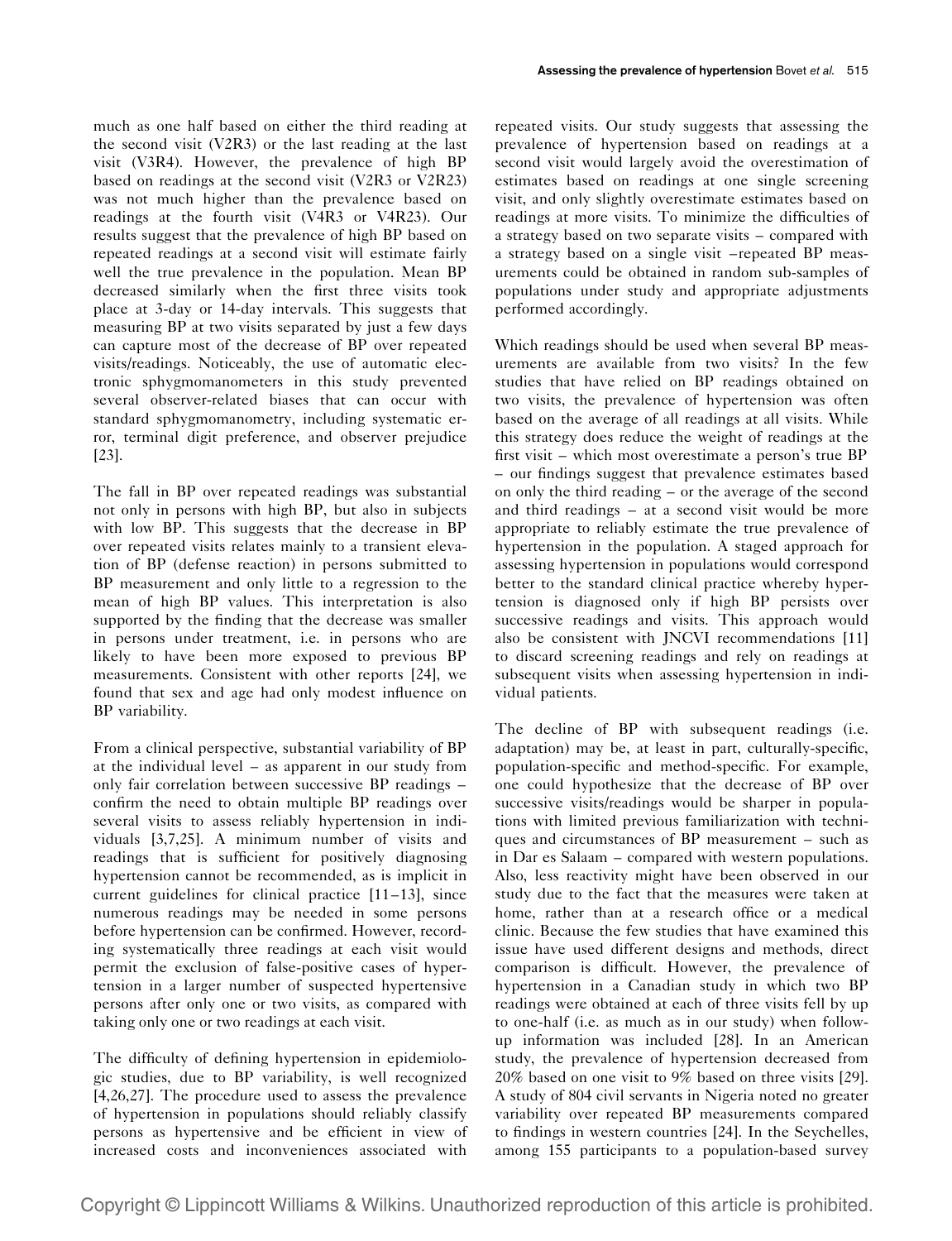<span id="page-7-0"></span>who had  $BP \ge 160/95$  mmHg at a first visit (based on the average of the two last of three readings) and were unaware of hypertension, only 50 (32%) had such high BP at a third visit taking place within 10 days [\[30\]](#page-8-0). These studies suggest that the prevalence of hypertension decreases largely in all populations, possibly by more than one-half, when estimates are based on readings obtained on two or more visits. A decrease of similar magnitude over repeated visits/readings across different populations would imply that a unique procedure could be recommended for the epidemiologic assessment of hypertension in populations. These issues could be addressed decisively by replicating similar systematic studies in other populations and/or by reappraising data from the available studies along a similar analysis protocol.

However, the large and very important literature on morbidity and mortality associated with hypertension has most often relied on BP based on one or two readings at a single visit. Changing the method of measuring BP changes the BP readings for each subject and, consequently, will also change the cardiovascular risk associated with definite BP levels. This issue would deserve proper consideration through appropriate new prospective studies of cardiovascular disease and/or re-analysis of data in the few studies that have relied on several BP readings/visits before recommendations can be made on the value of BP based on subsequent visits to predict cardiovascular events.

Our data stress the need for standard and reliable procedures for the measurement of BP. This is true not only in clinical practice, as generally recommended, but also in epidemiologic studies as suggested in this study. Our findings suggest that taking three readings on two visits, possibly separated by just a few days, could be an efficient strategy for reliably estimating true mean levels of BP and prevalence of hypertension in populations. A reliable estimation of the prevalence of hypertension is important for assessing the true burden of hypertension in populations and for providing a sound basis for control strategies, particularly in developing countries where the burden of non-communicable diseases is increasing in a context of scarce resources.

### Acknowledgements

The authors thank the 19 clinical officers and research officers who collected the data; the many ten-cell leaders in the study area who facilitated the organization of the study; the Temeke Hospital for providing research facilities, Dr Ruth Bonita, World Health Organization, for helpful comments, and Anne Rwebogora and Mariana Balambama who supervised the data collection.

#### References

- 1 Oldham PD, Pickering G, Fraser Roberts JA, Sowry GSC. The nature of essential hypertension. Lancet 1960; i:1085–1093.
- 2 MacMahon S, Peto R, Cutler J, Collins R, Sorlie P, Neaton J, et al. Blood pressure, stroke, and coronary heart disease. Part 1, prolonged differences in blood pressure: prospective observational studies corrected for the regression dilution bias. Lancet 1990; 335:765-774.
- 3 Glock CY, Vought RL, Clark EG, Schweitzer MD. Studies in hypertension. Variability of daily blood pressure measurements in the same individuals over a three-week period. J Chron Dis 1956; 4:469–476.
- 4 Armitage P, Fox W, Rose GAQ. The variability of measurement of casual blood pressure: II survey experience. Clin Sci 1966; 30:337–344.
- 5 Rosner B, Folk BF. The instability of blood pressure variability over time. J Chron Dis 1981; 34:135–139.
- 6 Mancia G, Parati G, Pomdiossi G, Grassi G, Casadei R, Zanchetti A. Alerting reaction and rise in blood pressure during measurement by physician and nurse. Hypertension 1987; 9:209–215.
- 7 Watson RD, Lumb R, Young MA, Stallard TJ, Davies P, Littler WA. Variation in cuff blood pressure in untreated outpatients with mild hypertension - implications for initiating antihypertensive treatment. J Hypertens 1987; 5(2):207–211.
- 8 O'Brien E, Fitzgerald D, O'Malley K. Blood pressure measurement: current practice and future trends. BMJ 1985; 290:729–734.
- 9 Pearce KA, Grimm RH, Rao S, Svendsen K, Liebson PR, Neaton JD, Ensrud K. Population-derived comparisons of ambulatory and office blood pressures. Implications for the determination of usual blood pressure and the concept of white coat hypertension. Arch Int Med 1992; 152: 750–756.
- 10 Andre JL, Petit JC, Gueguen R, Deschamps JP. Variability of arterial pressure and heart rate measured at two periods of 15 min to 15 days intervals. Arch Mal Coeur Vaiss 1987; 80(6):1005–1010.
- 11 Sixth Report of the Joint National Committee on Prevention. Detection, Evaluation, and Treatment of High Blood Pressure (JNCVI). Arch Int Med 1997; 157:2413–2446.
- 12 Sever P, Beevers G, Bulpitt C, Lever A, Ramsay L, Reid J, Swales J. Management guidelines in essential hypertension: report of the second working party of the British Hypertension Society. BMJ 1993: 306: 983–987.
- 13 Subcommittee G. World Health Organization-International Society of Hypertension guidelines for the management of hypertension. J Hypertens 1999; 1999; 17:151–183.
- 14 Birkett NJ, Donner AP, Maynard M. Prevalence and control of hypertension in an Ontario county. Can Med Assoc J 1985; 132:1019–1024.
- 15 Sprafka JM, Burke GL, Folsom AR, Luepker RV, Blackburn H. Continued decline in cardiovascular risk factors: results of the Minnesota Heart Survey 1980-1982 and 1985-1987. Am J Epidemiol 1990; 132: 489–600.
- 16 Joffres MR, Hamet P, Rabkin SW, Gelskey D, Hogan K, Fodor G. Prevalence, control and awareness of high blood pressure among Canadian adults. Can Med Assoc J 1992; 146:1997–2005.
- 17 Hypertension Detection and Follow-up Program Cooperative Group. Blood pressure studies in 14 communities: a two-stage screen for hypertension. JAMA 1977; 237:2385–2391.
- 18 The World Health Report 2000. World Health Organization, Geneva. The World Health Report 2000.
- 19 Kitange HM, Machibya H, Black J, Mtasiwa DM, Masuki G, Whiting D, et al. Outlook for survivors of childhood in sub-Saharan Africa: adult mortality in Tanzania. BMJ 1996; 312:216–220.
- 20 Walker RW, McLarty DG, Kitange HM, Whiting D, Masuki G, Mtasiwa DM, et al. Stroke mortality in urban and rural Tanzania. Lancet 2000; 355:1684–1687.
- 21 Bovet P, Ross A, Gervasoni JP, Mkamba M, Mtasiwa DM, Lengeler C, et al. Distribution of blood pressure, body mass index and smoking habits in the urban population of Dar es Salaam, Tanzania, and associations with socio-economic status. Int J Epidemiol 2002; 31:240-247.
- 22 Dieterle T, Battegay E, Bucheli B, Martina B. Accuracy and 'range of uncertainty' of oscillometric blood pressure monitors around the upper arm and the wrist. Blood Press Monit 1998; 3:339–346.
- 23 Rose GA, Holland WW, Crowley EA. A sphygmomanometer for epidemiologists. Lancet 1964; i:296–300.
- 24 Markovic N, Olomu IN, Bunker CH, Huston SL, Ukoli FA, Kuller LH. Adequacy of a single visit for classification of hypertensive status in a Nigerian civil servant population. Int J Epidemiol 1994; 23:723–729.
- 25 Souchek J, Stamler J, Dyer AR, Souchek J, Stamler J, Dyer AR, et al. The value of two or three versus a single reading of blood pressure at a first visit. J Chron Dis 1979; 32:197–210.
- 26 Gardner MJ, Heady JA. Some effects of within person variability in epidemiologic studies. J Chron Dis 1973; 26:781–785.